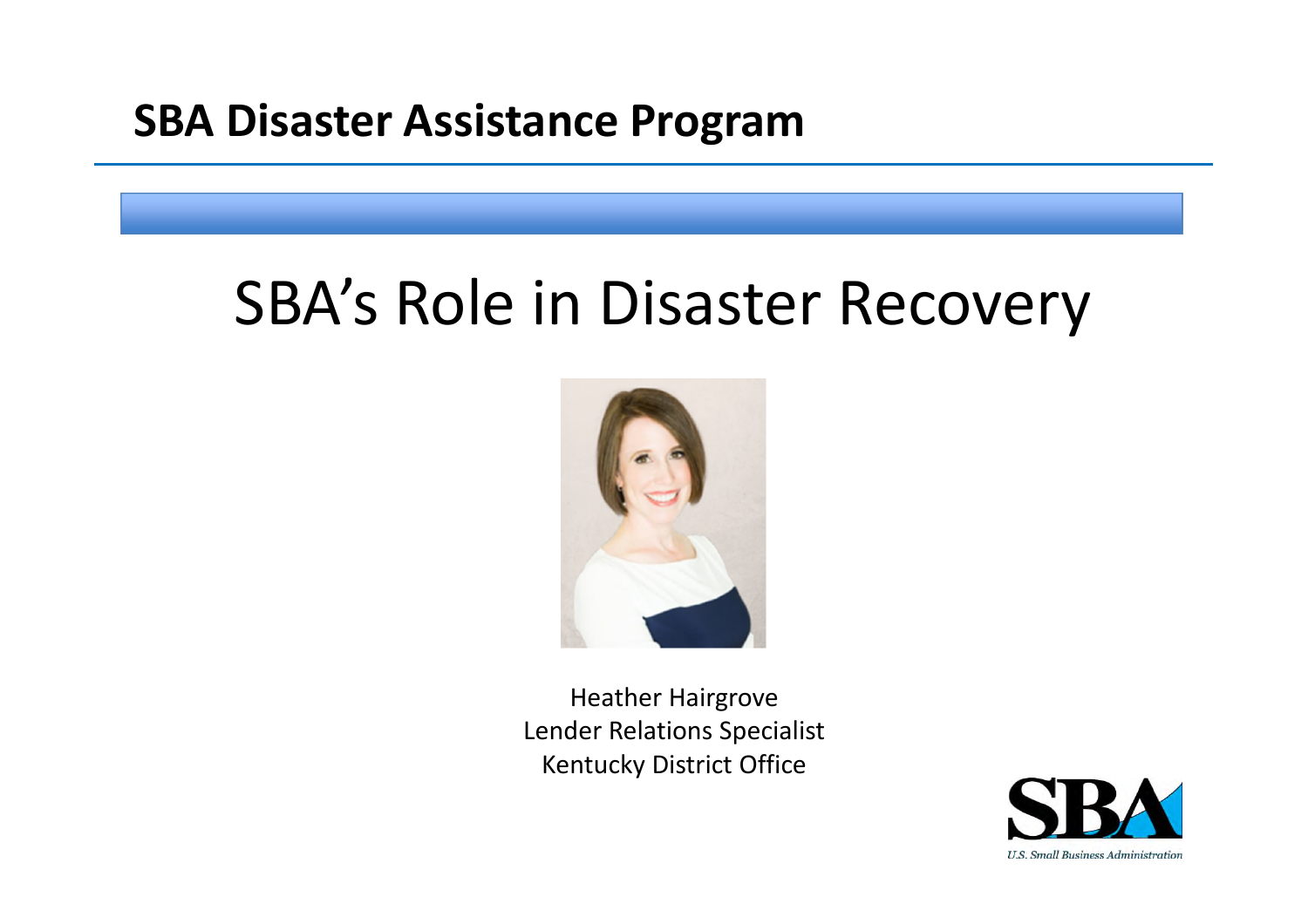#### **SBA History in Making Disaster Loans**

The SBA's low interest loan program was designed by Congress to enable those affected by unforeseen catastrophic events to recover with as little adverse impact as possible.



SBA has been making disaster loans since 1953, and has approved more than  $$53$  billion in disaster loans to over 1.9 million businesses, homeowners and renters.

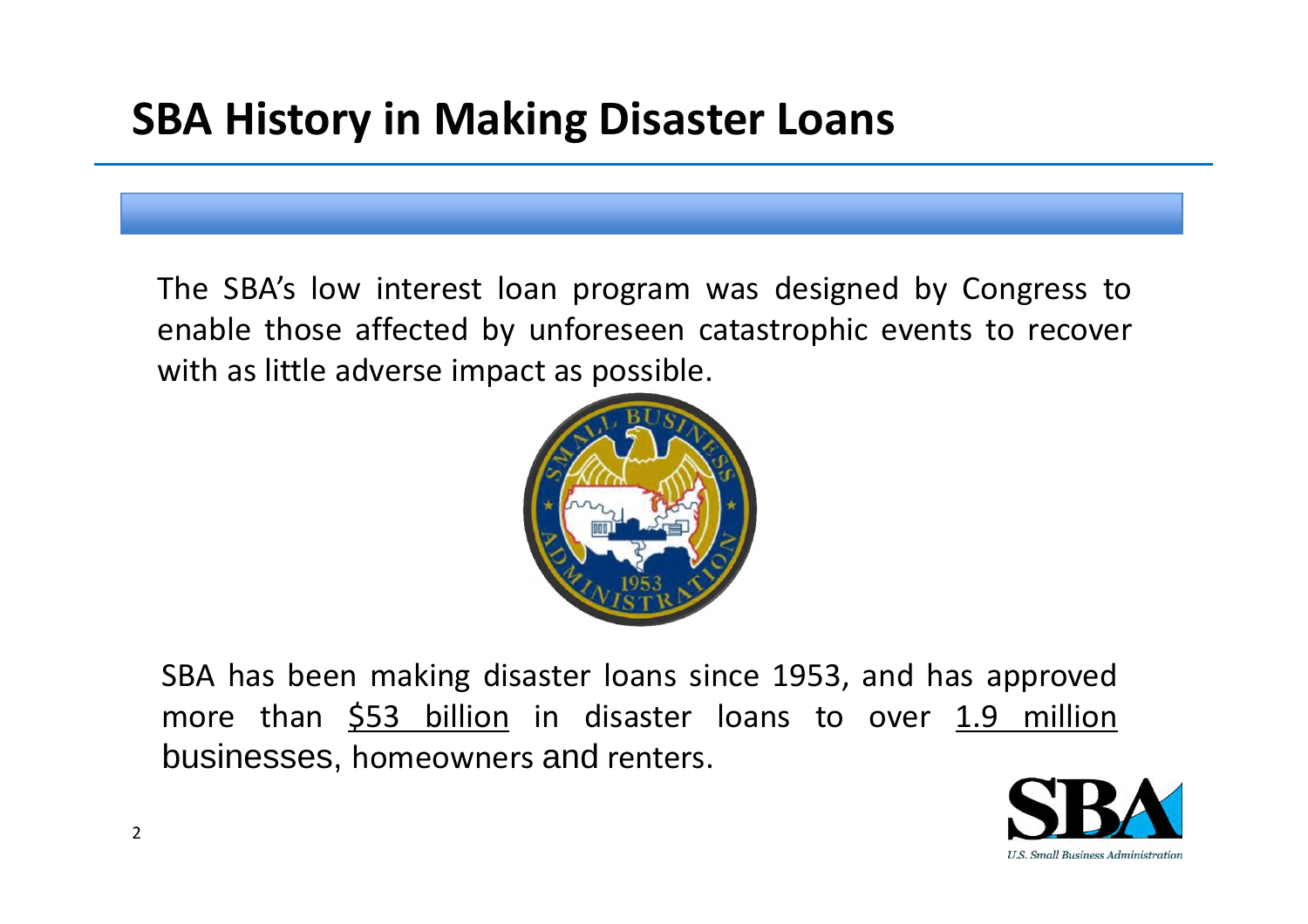### **Types of SBA Disaster Declarations**

- Presidential (Individual)
- Administrative (Agency)
- Presidential (Public Assistance)
- Governor's Certification
- Secretary of Agriculture
- **Military Reservist**





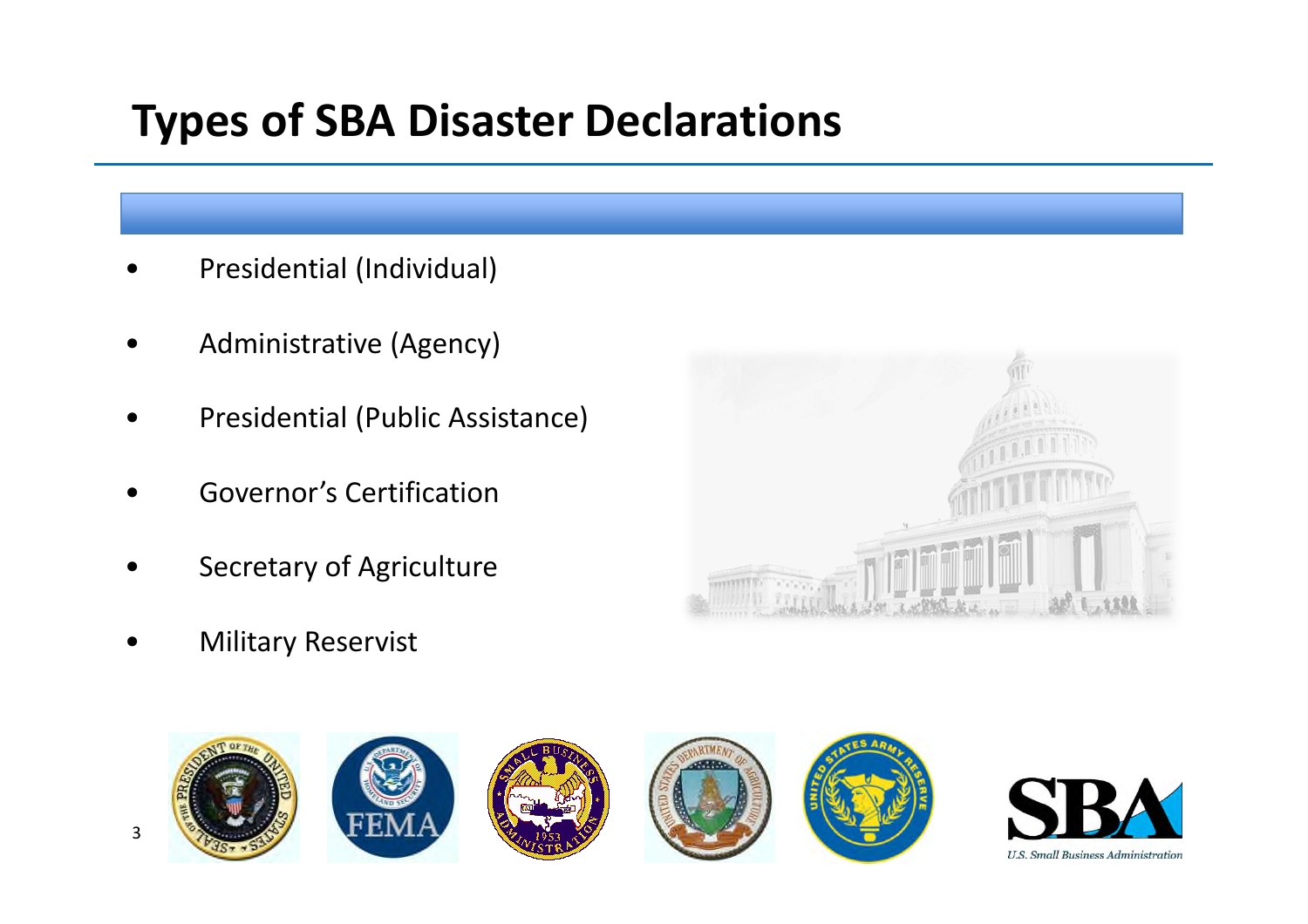#### **Who Can Apply?**

- Homeowners
- Renters
- Associations
- Homeowner Association Unit Owners
- Non-Profits
- Business Owners
- Farmers

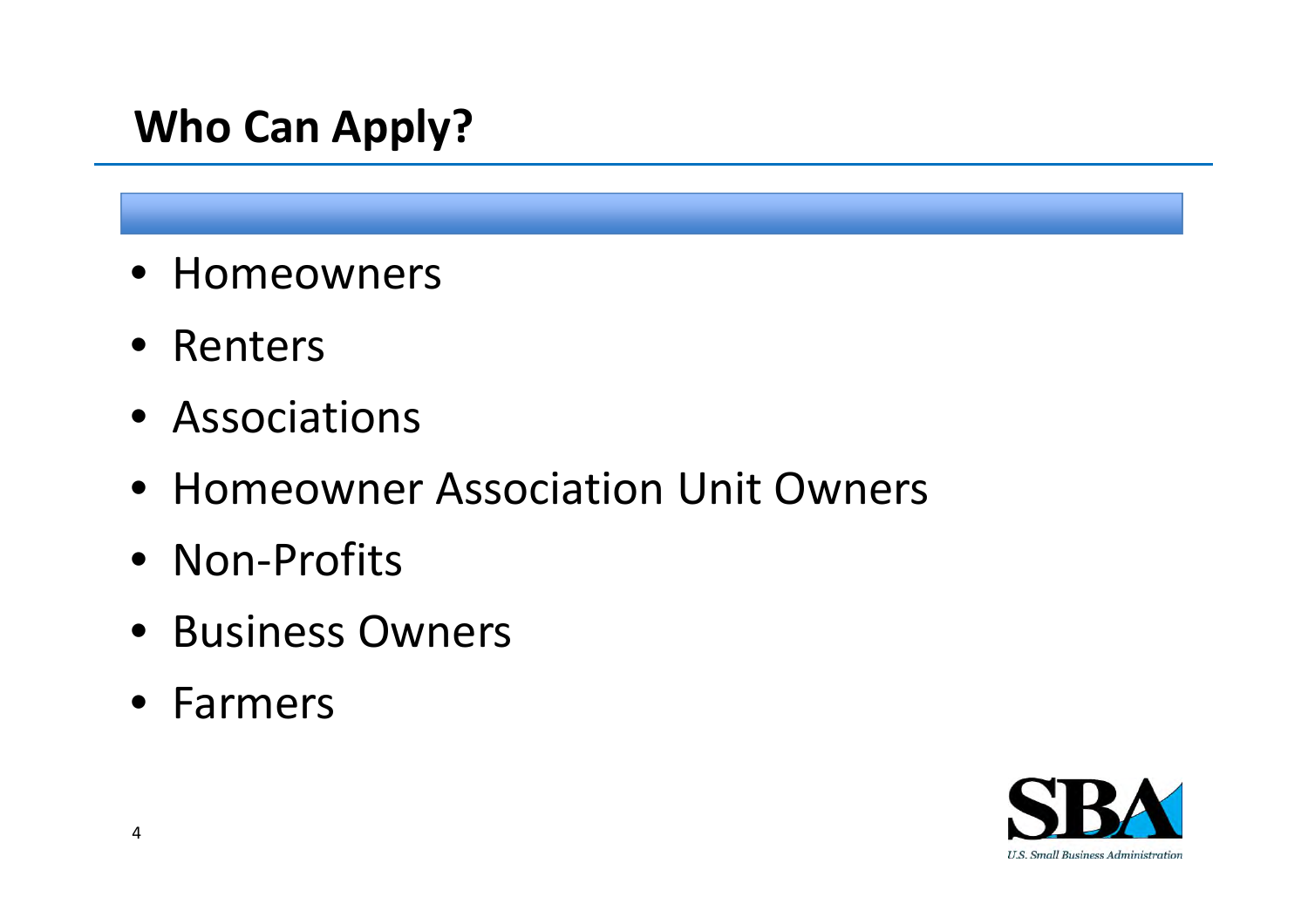#### **Features of SBA Disaster Loans**

• Loan terms

• Interest Rates

• Maximum Loan Amounts

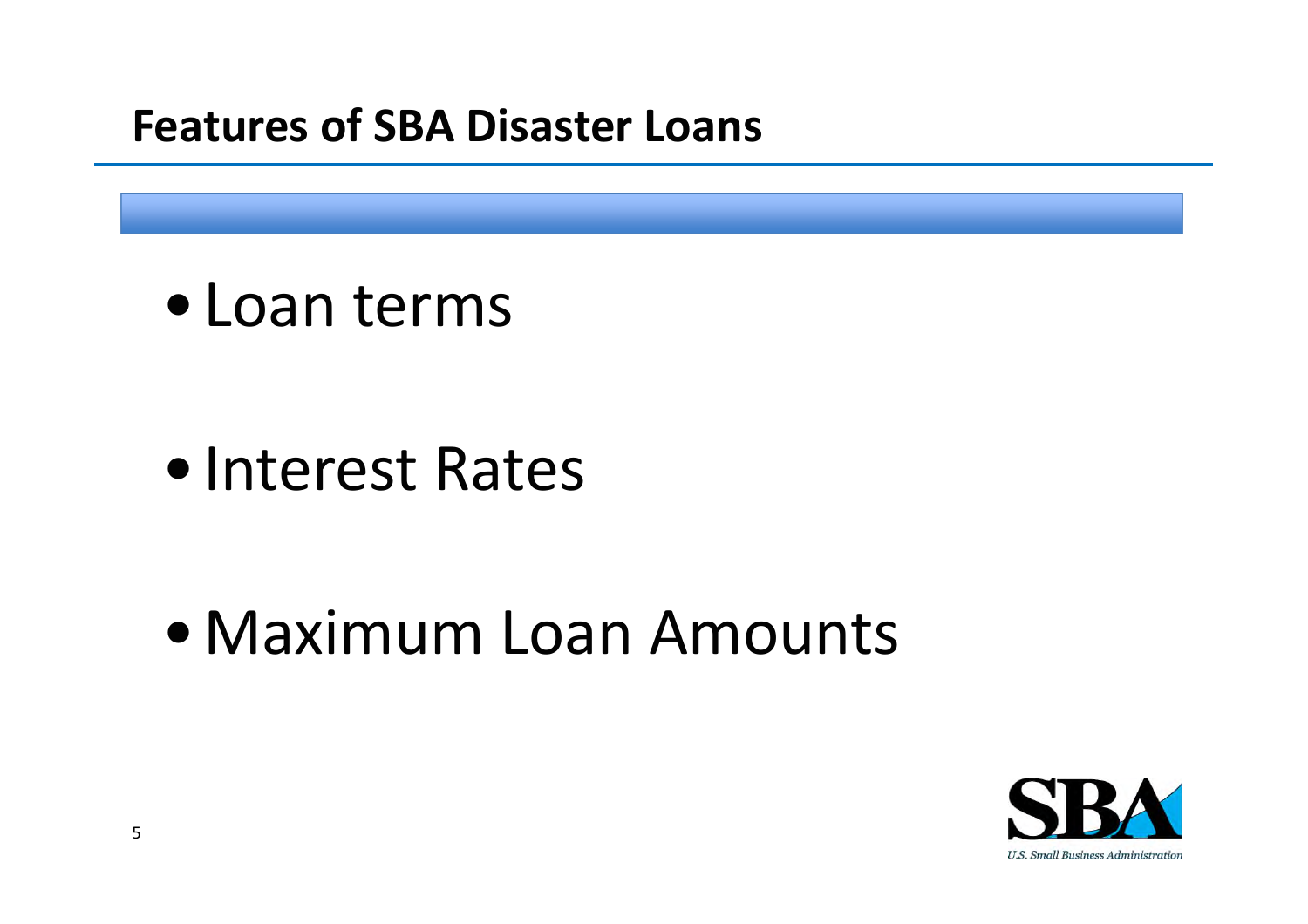#### **Collateral Requirements**

# SBA will not decline a loan for lack of collateral, but requires collateral that is available.

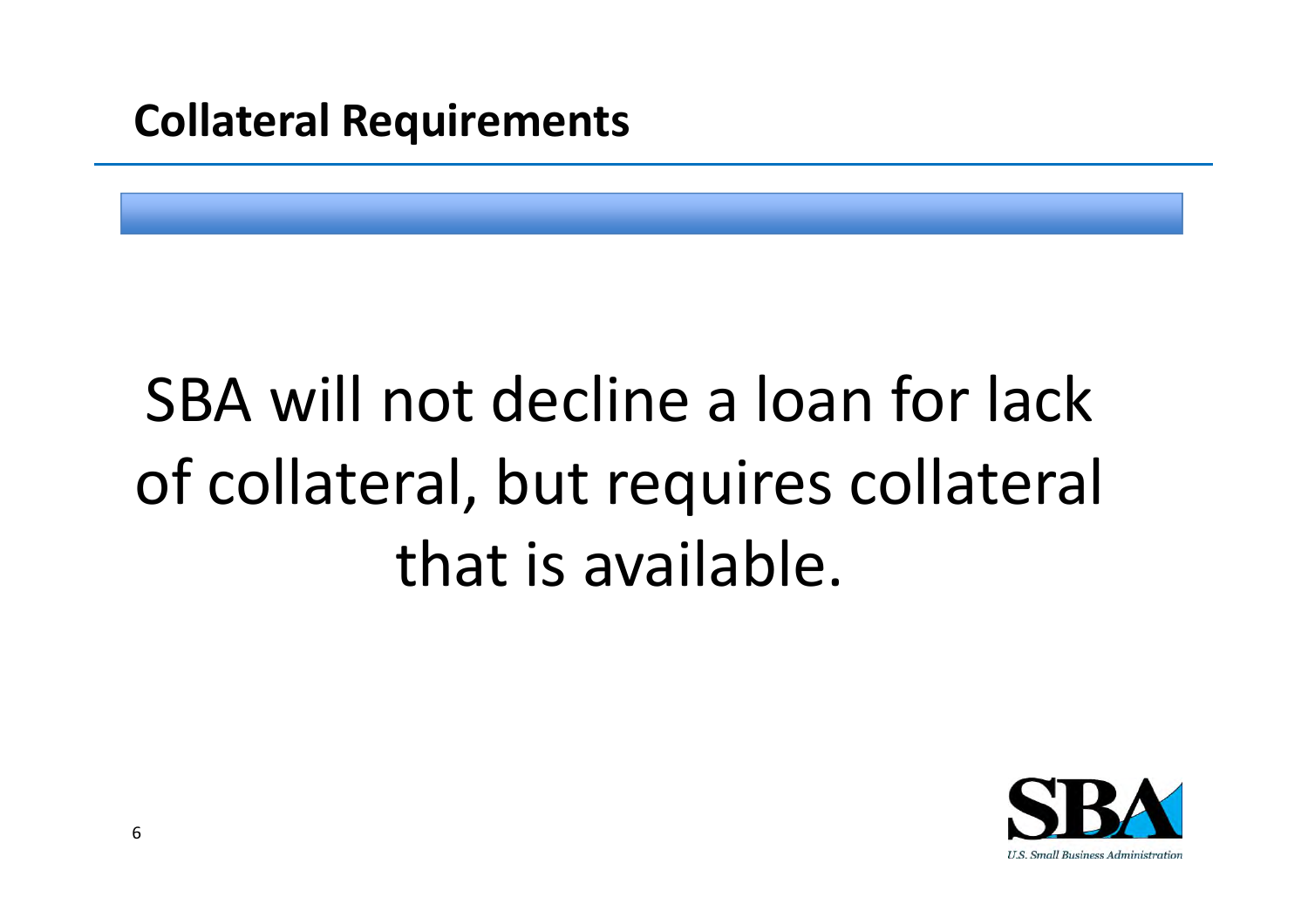### **Eligible Use of Funds**

- Repair or replace real estate, equipment, furniture
- Repair or replace personal property
- Provide working capital
- **Mitigation**
- Relocation Assistance

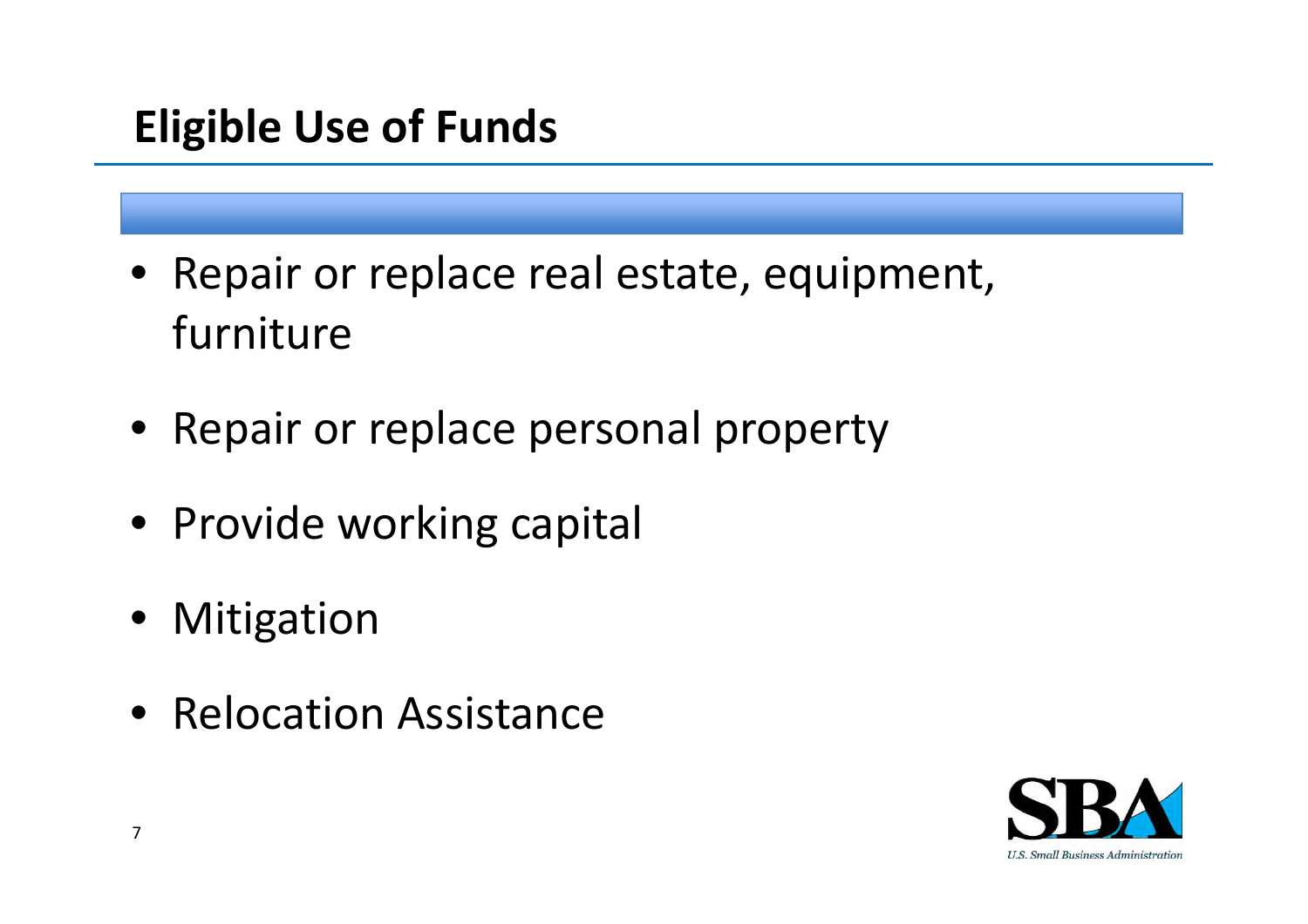#### **Ineligible Use of Loan Funds**

• No upgrades or additions

• Cannot be used for secondary homes or vacation properties

• No deferred maintenance

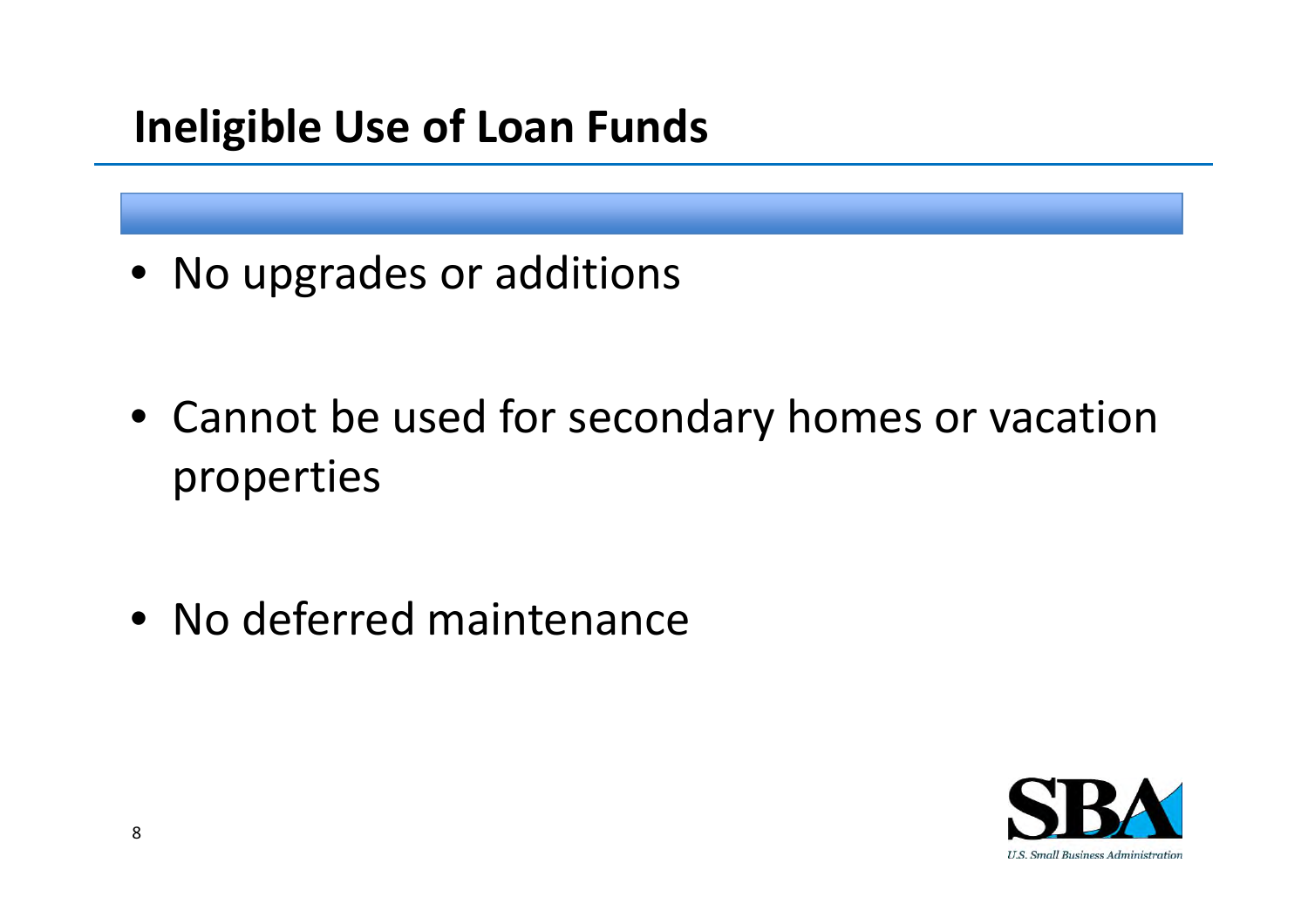#### **Notification of a Disaster**

• Fact Sheets

• Press Releases

• Flyers, Press Kits, Other Outreach

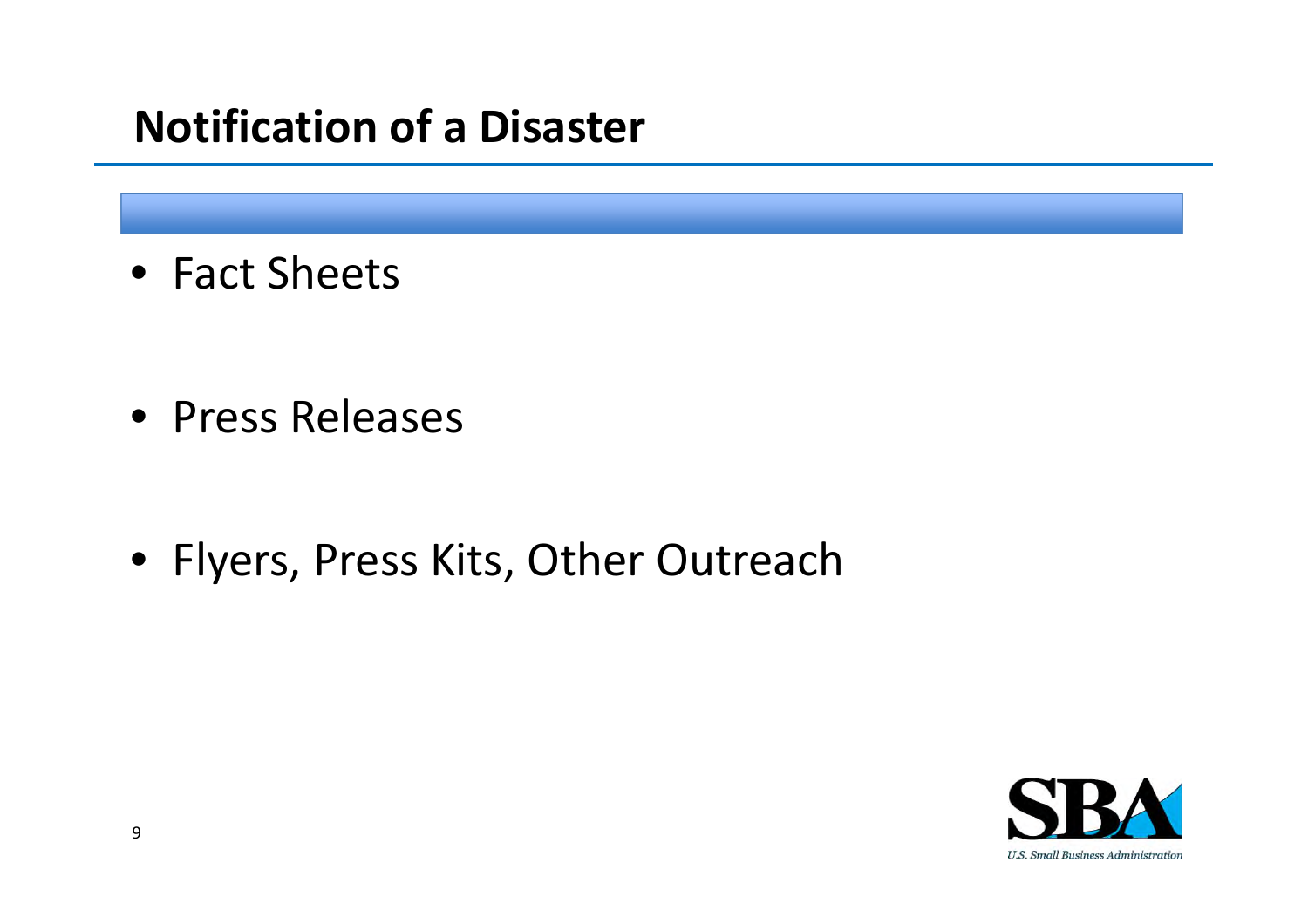#### **Minimum Required Documents**

• Application.

• IRS Form 8821 or 4506T

• Insurance Information

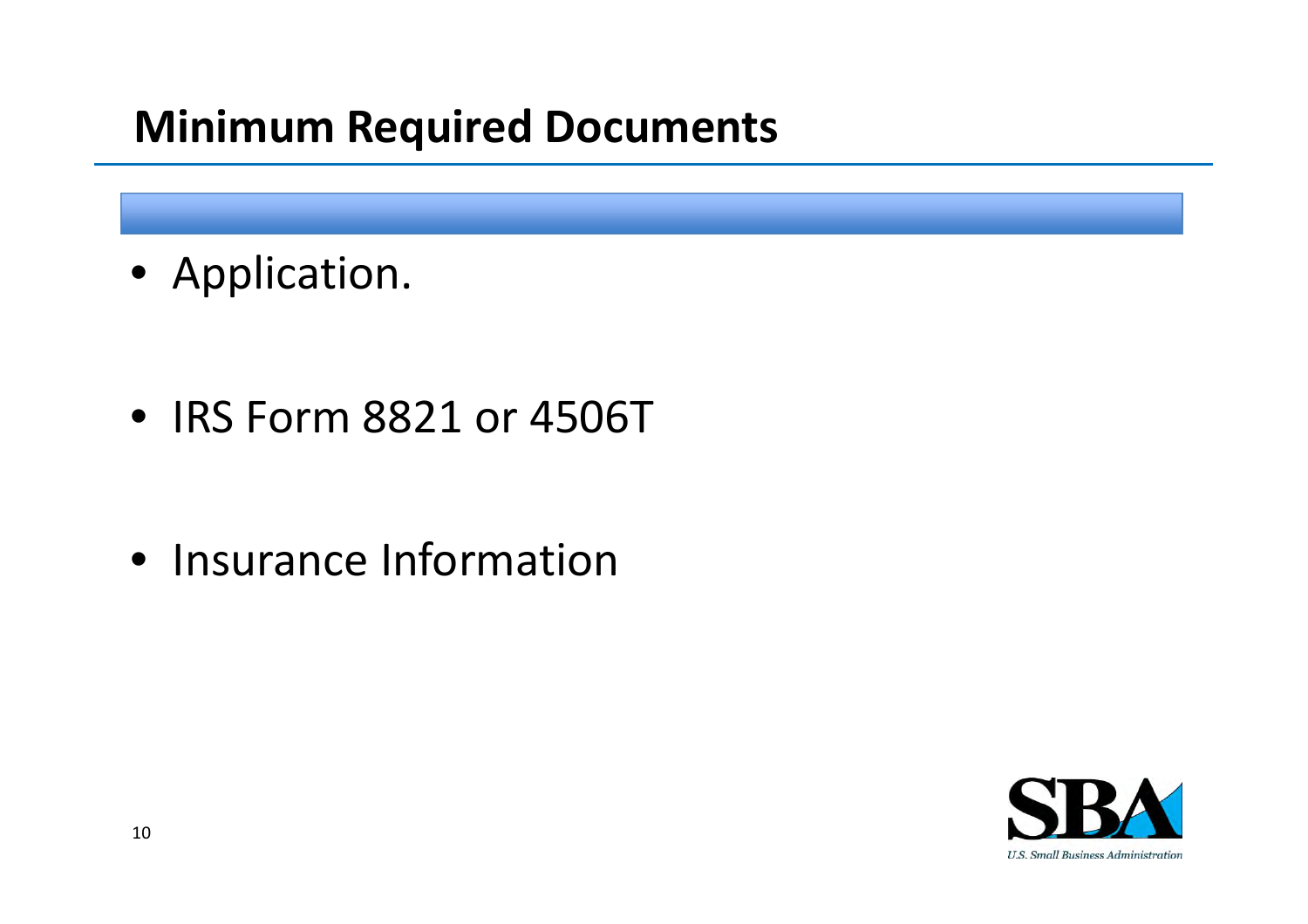#### **Application Deadlines**

• 60 days or nine months

• Extensions are allowed on a case-bycase basis

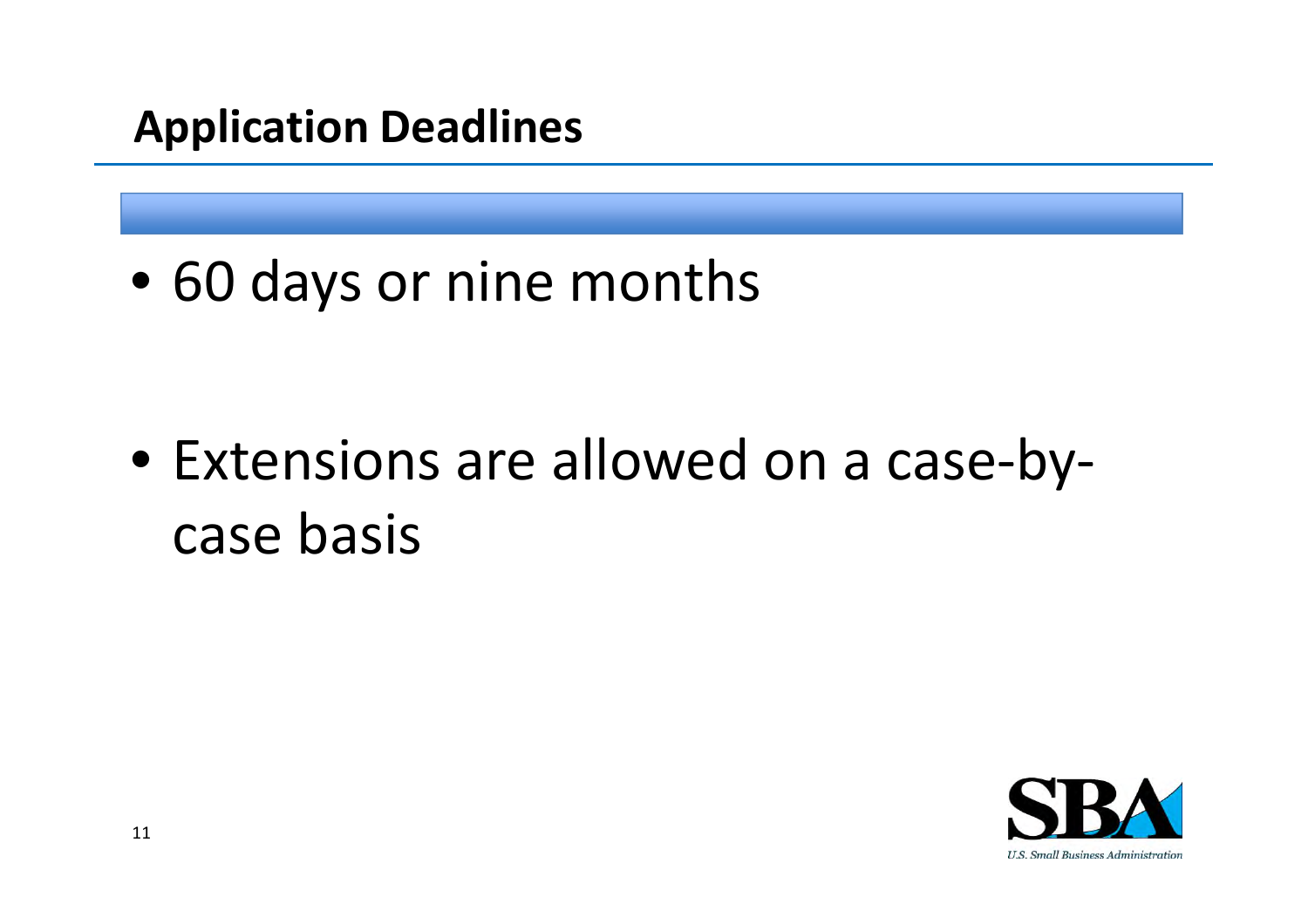#### **Examples of Reasons for Late Acceptance**

- The serious illness
- Frequent moves/temporary relocation
- Lack of normal mail service
- Active-duty military officially stationed out of the disaster area
- Applicant was out of the country
- Hidden damage

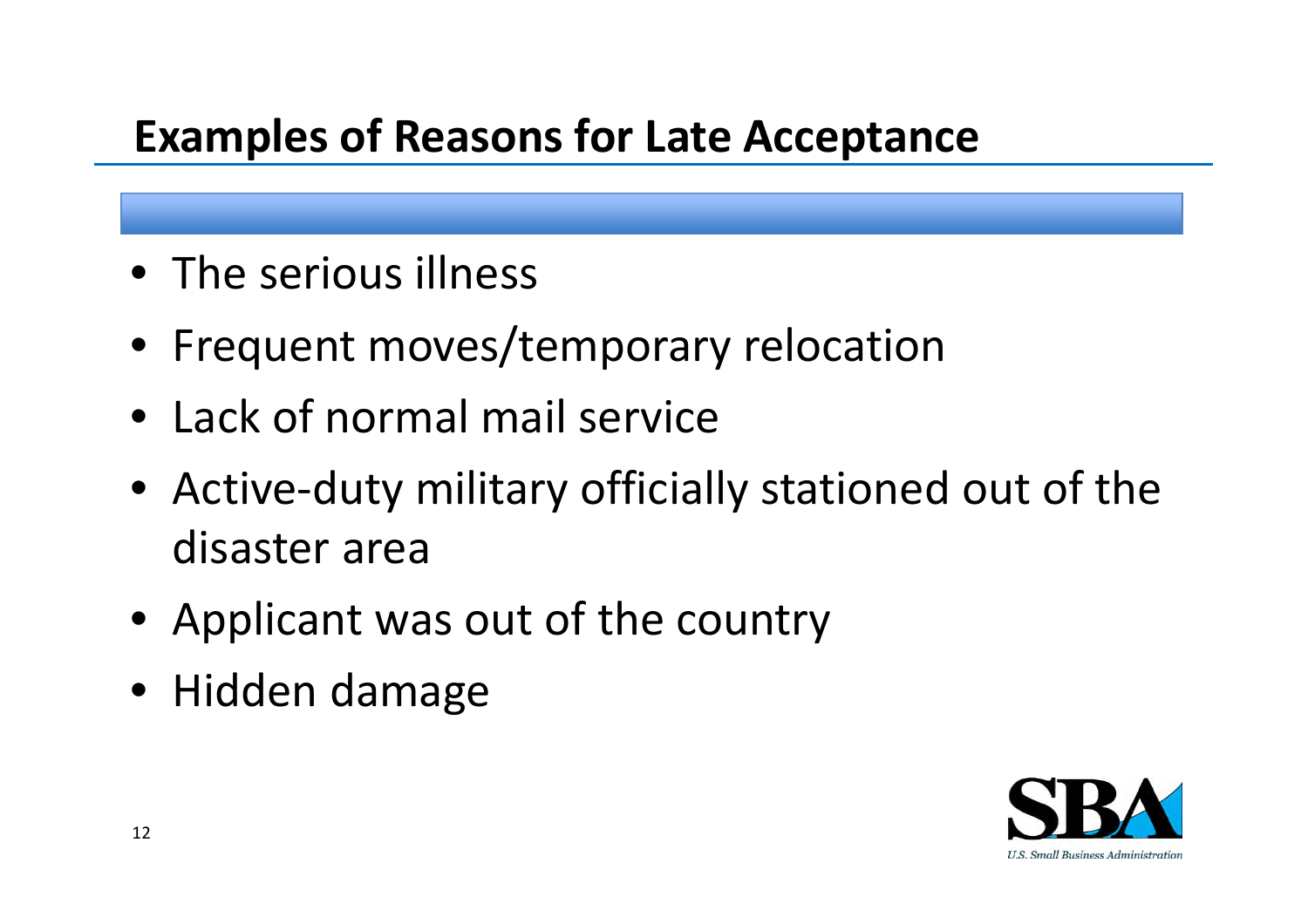There is no need to wait for the insurance settlement before applying for the SBA loan. SBA can approve a loan for the total replacement cost up to our lending limits. Once the insurance settles, if there is a duplication of benefits, SBA will apply those funds to the balance of the disaster loan.

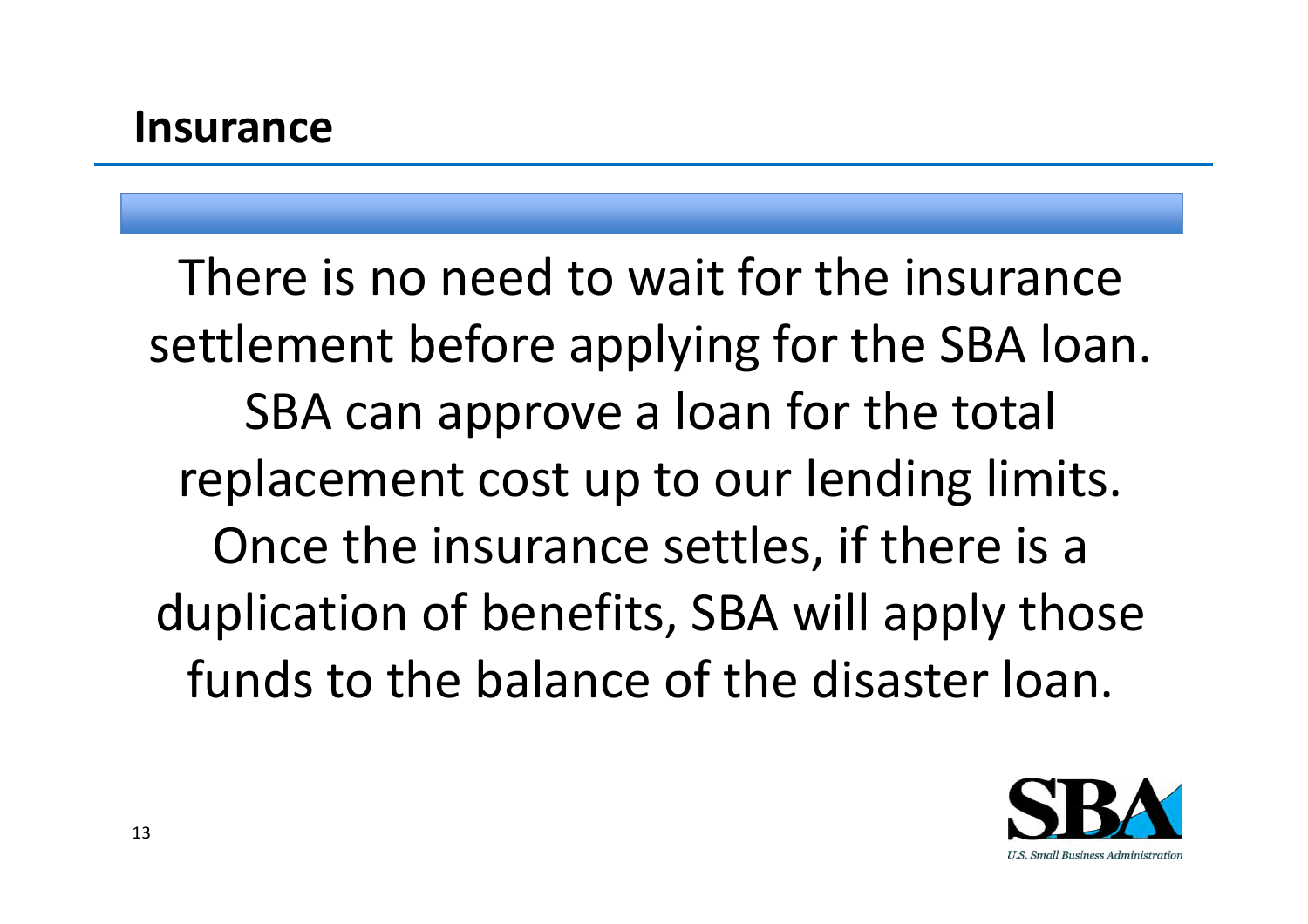#### **The Three Step Process: Disaster Loans**

In Presidential declarations, survivors should first register with FEMA at **1-800-621-3362 or [www.disasterassistance.gov](http://www.disasterassistance.gov/)**



There are three ways to apply:

- Apply on-line at SBA's secured website: [https://disasterloan.sba.gov/ela;](https://disasterloan.sba.gov/ela)
- Apply in person at a recovery center; or
- Submit an application by mail.

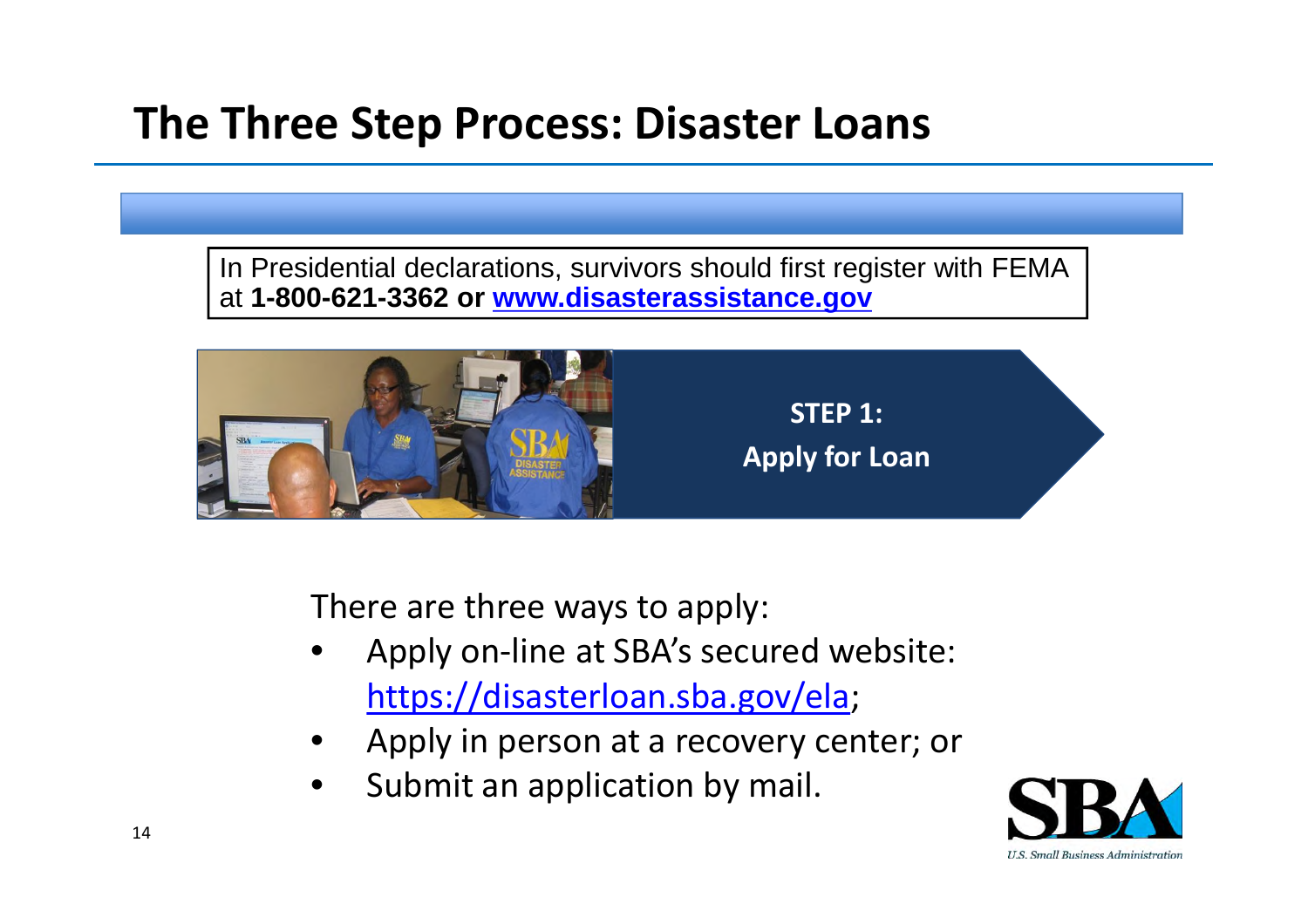#### **The Three Step Process: Disaster Loans**



- An SBA verifier will complete an onsite inspection to verify the applicant's disaster damaged property to estimate the total physical losses.
- The file will be processed and a decision is made. The goal is to arrive at a decision on the application within 2 to 3 weeks.

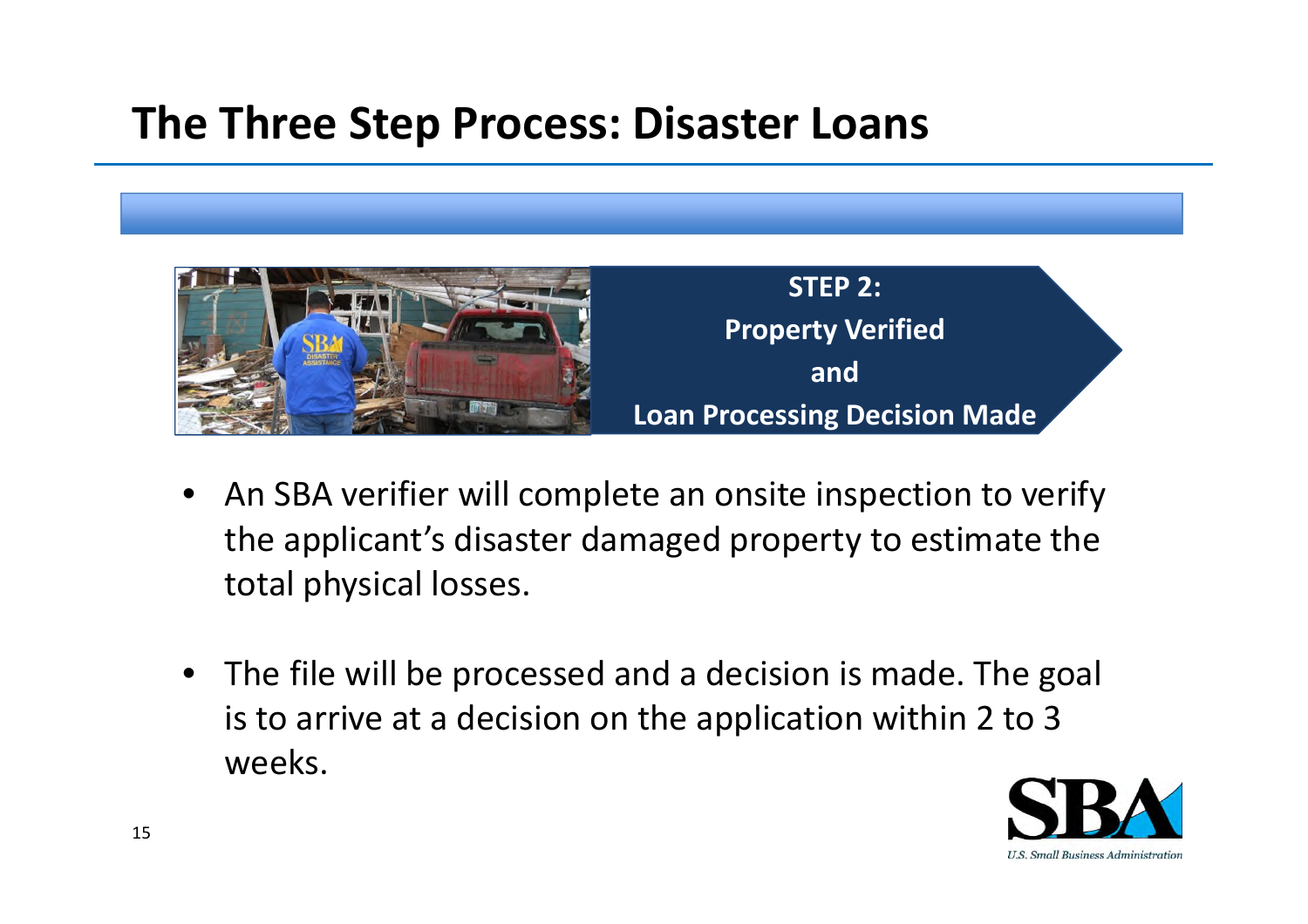#### **The Three Step Process: Disaster Loans**



- If approved, the SBA will prepare and send Loan Closing Documents for the borrower's signature.
- Once the executed Loan Closing Documents are received, an initial disbursement may be made within five days.

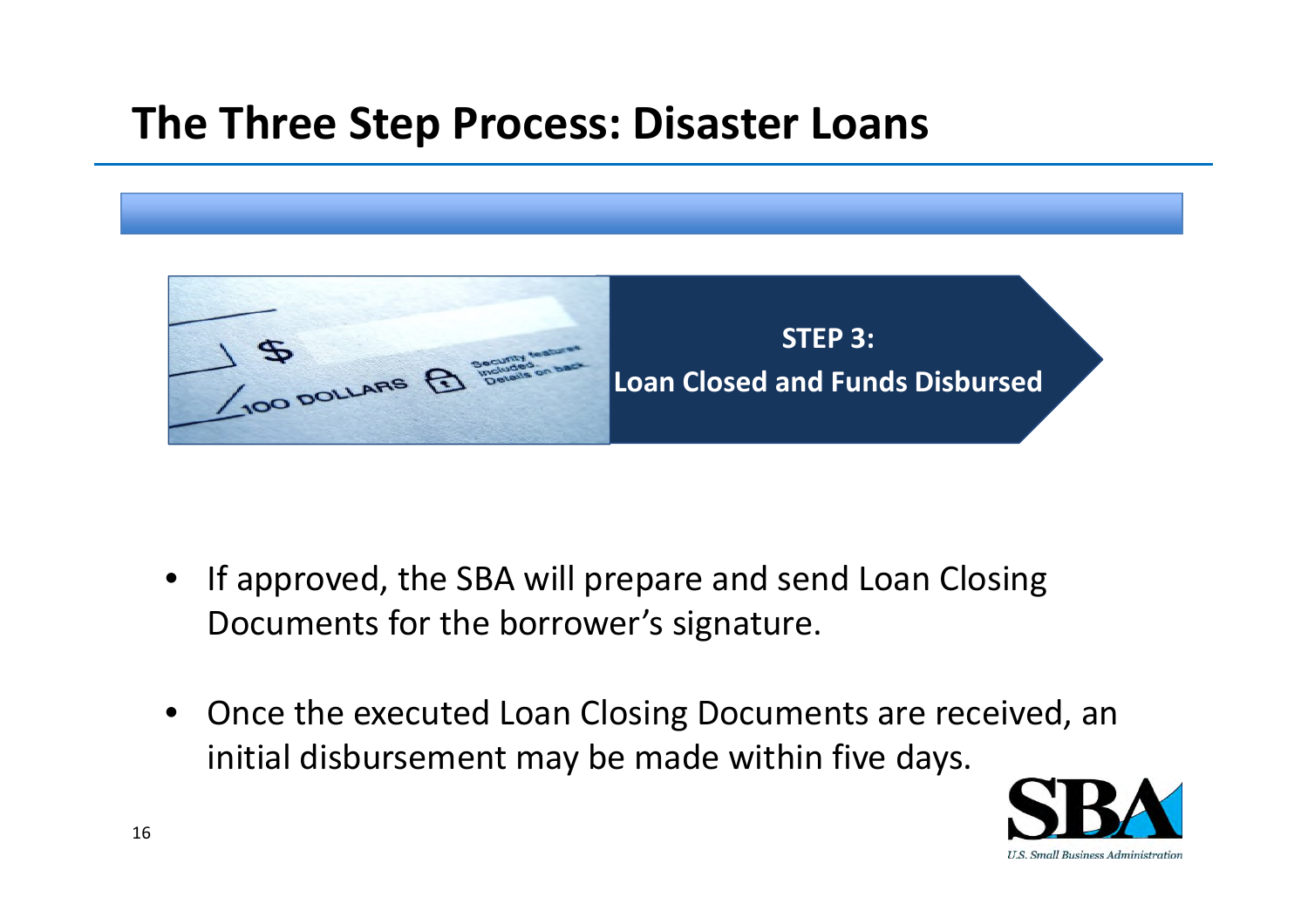### Disasters You Might Have Heard Of

## Hurricane Katrina

### Hurricane Sandy

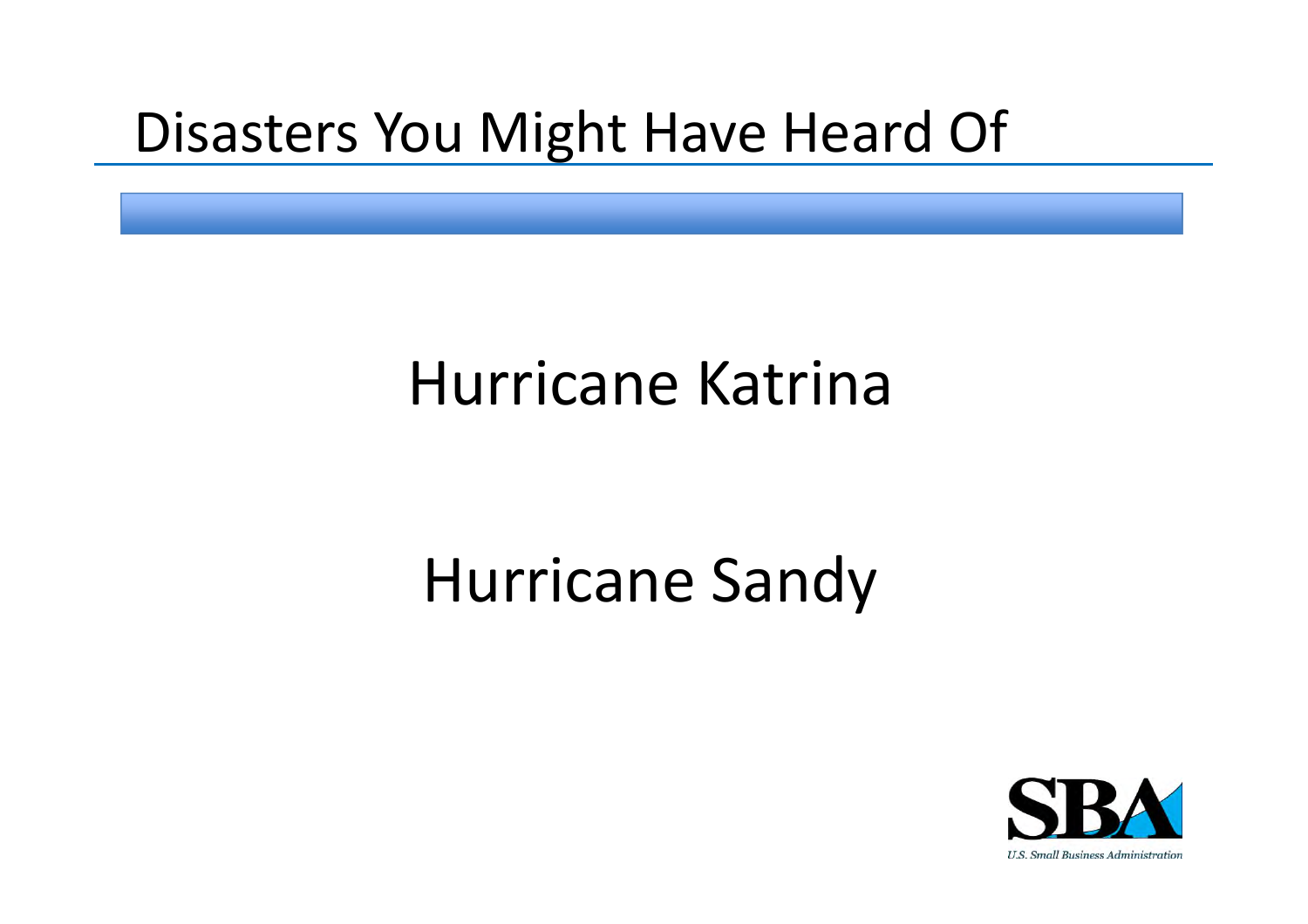[www.sba.gov/services/DisasterAssistance](http://www.sba.gov/services/DisasterAssistance) provides disaster assistance resources.

[www.PrepareMyBusiness.org](http://www.preparemybusiness.org/) provides business-focused disaster preparedness and planning tools.

[www.Ready.gov](http://www.ready.gov/) has emergency preparedness publications available to the public at no cost.

[www.ReadyRating.org](http://www.readyrating.org/) is a free program from the American Red Cross that helps businesses, schools and organizations become prepared for disasters and other emergencies.

[www.DisasterSafety.org](http://www.disastersafety.org/) (Insurance Institute for Business & Home Safety) advises home and business owners how to prepare for disasters.

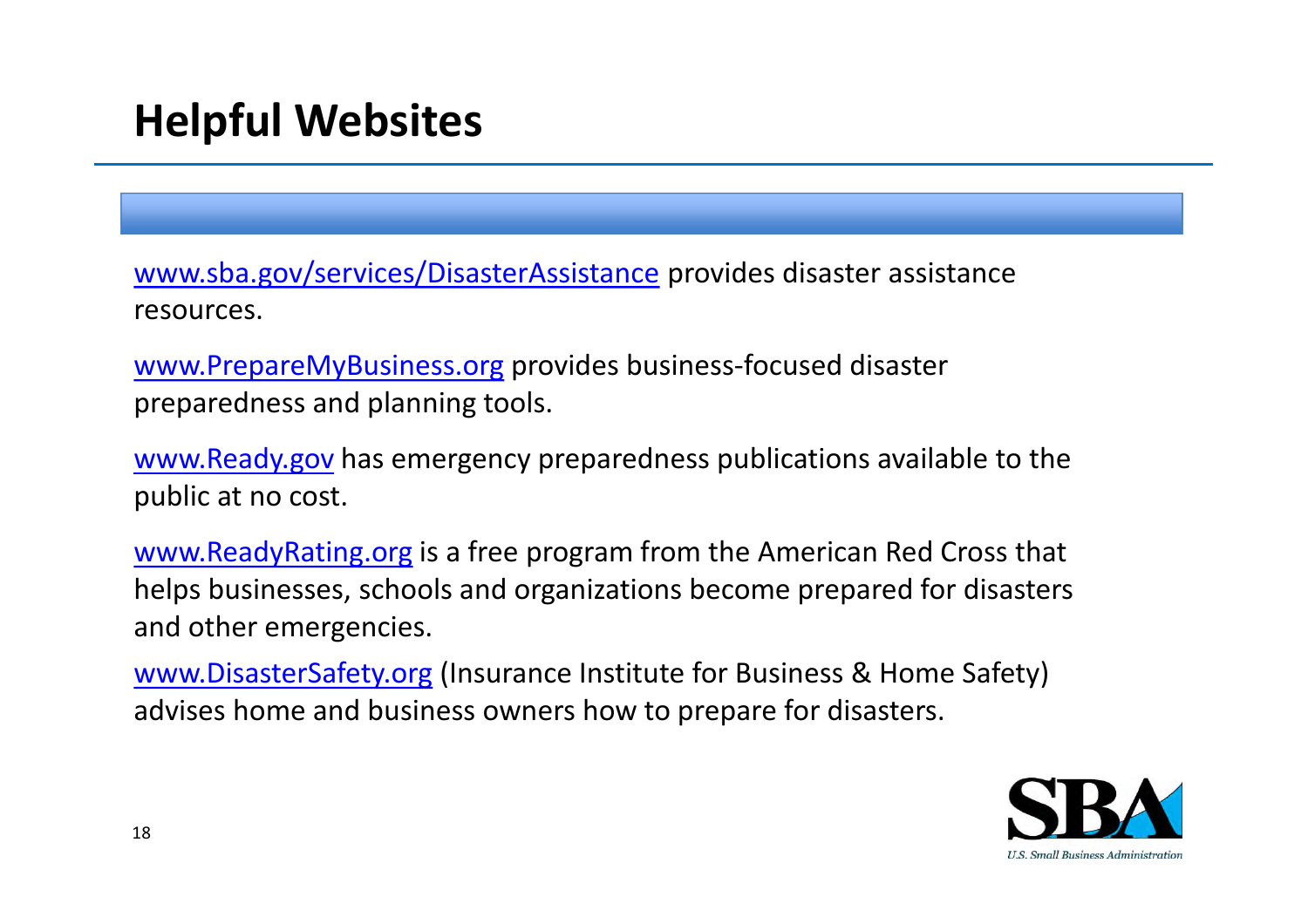| <b>SBA Resource Partners</b> |  |
|------------------------------|--|
|------------------------------|--|

Small Business Development Centers (SBDCs)

Women's Business Development Centers (WBCs)

SCORE Chapters

Work with SBA to help businesses recover from disaster.